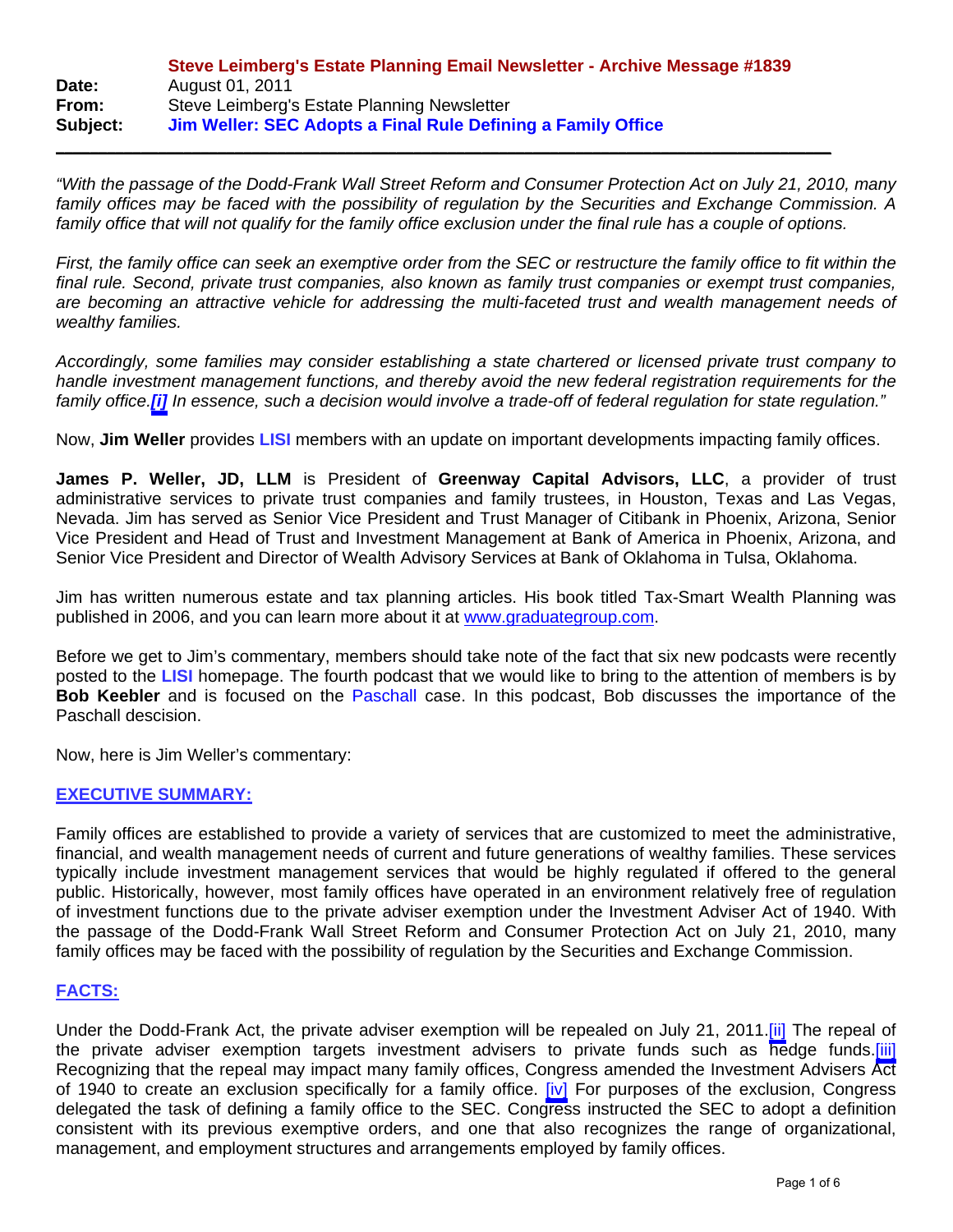Much uncertainty has surrounded how the SEC will define a family office. On October 12, 2010, the SEC issued Proposed Rule 202(a)(11)(G)-1, which provides a definition of a family office. [\[v\]](#page-5-0) Comments to the proposed rule were invited. The proposed rule generated a high level of interest and concern as evidenced by the ninety-four (94) comments submitted. After giving due consideration to the submitted comments, the SEC on June 22, 2011 adopted and released a final rule that provides definitive guidance for determining if a family office will continue to be exempt from registration.[\[vi\]](#page-5-0)

# **COMMENT:**

## **Definition of a Family Office**

The final rule defines a family office as a company that only has family clients, is wholly owned by family clients and is exclusively controlled, directly or indirectly, by one or more family members and/or family entities, and does not hold itself out to the public as an investment adviser. [vii] The major change from the proposed rule is that the final rule replaces the requirement that the family office be wholly owned by family members with the requirement that it be wholly owned by family clients. Family clients, as discussed below, will permit in certain instances non-family members to hold ownership interests in a family office. Control is defined as the power to exercise a controlling influence over the management or policies of a family office other than a power that results strictly from being an officer of the family office. [viii] By adding the word "exclusively" to the control component of the "wholly owned and controlled" requirement, the final rule prohibits the sharing of control with individuals and companies that are not family members or entities.

## **Definition of Family Clients**

Under the final rule, family clients include:

- 1) any family member;
- 2) any former family member;
- 3) any key employee;
- 4) any former key employee provided the investment advice he or she is receiving from the family office is limited to those assets under the investment advice of the family office at the time of the termination of employment and any additional investments that the former employee was contractually obligated to make prior to the termination of employment;
- 5) any non-profit organization, charitable foundation, charitable trust, including charitable lead trusts and charitable remainder trusts, whose only current beneficiaries are other family clients and charitable or non profit organizations, or other charitable organization, in which the funding held in such organization, foundation, or trust came exclusively from one or more other family clients;
- 6) any estate of a family member, former family member, key employee, and subject to the limitation on investment advice in (4) above, a former key employee;
- 7) any irrevocable trust in which one or more other family clients are the only current beneficiaries;
- 8) any irrevocable trust funded exclusively by one or more other family clients in which other family clients and non-profit organizations, charitable foundations, charitable trusts, or other charitable organizations are the only current beneficiaries;
- 9) any revocable trust of which one or more other family clients are the sole grantor;
- 10) any trust in which a key employee is the only person with investment authority, and each settlor or other person who has contributed assets to the trust is a key employee or the key employee's current and/or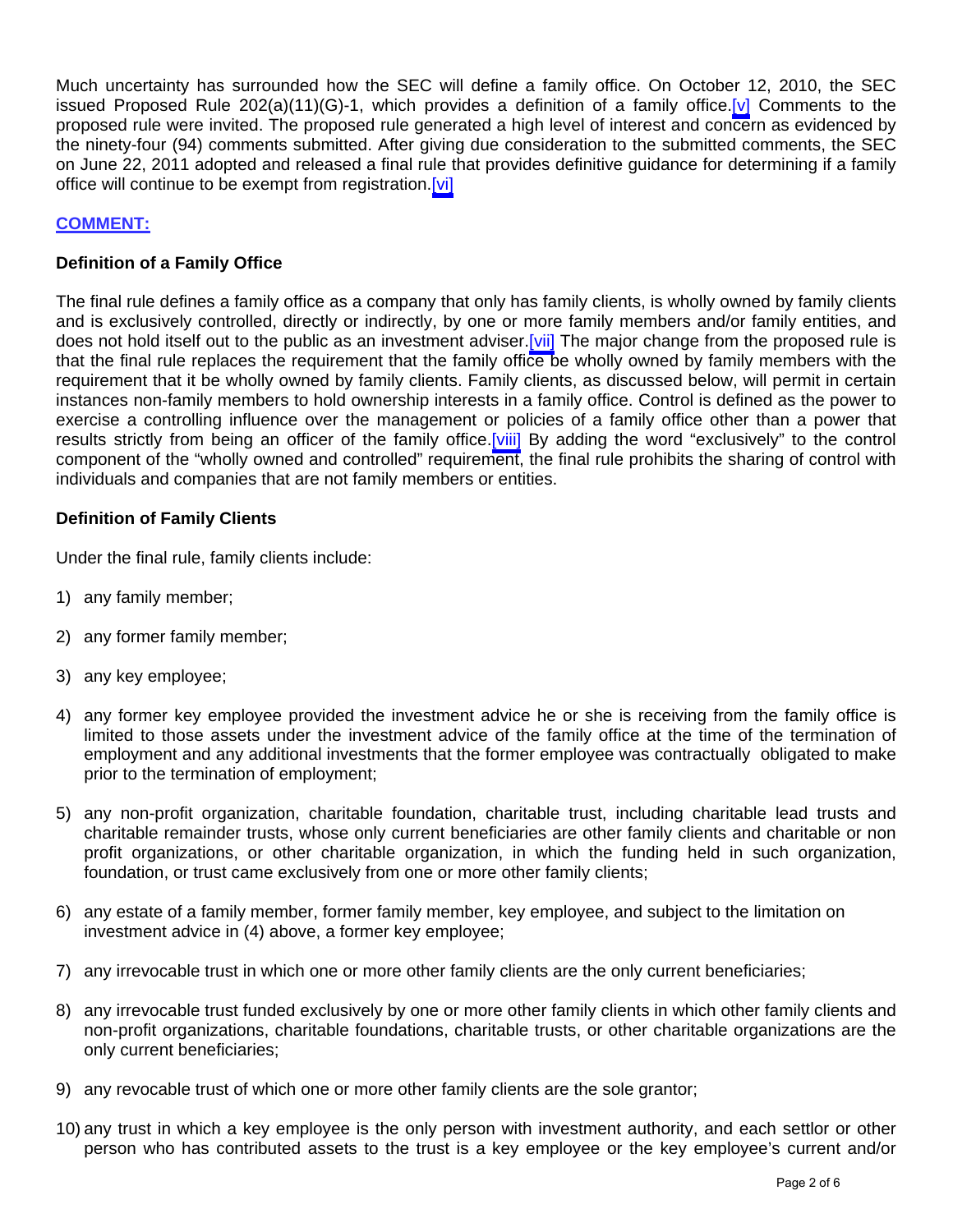former spouse or spousal equivalent, who at the time of contribution holds a joint, community property, or other similar shared ownership interest with the key employee; or

11) any company wholly owned, directly or indirectly, exclusively by and operated for the sole benefit of, one or more other family clients, provided that if such entity is a pooled investment vehicle, it is excepted from the definition of an investment company under the Investment Company Act of 1940. [\[ix\]](#page-5-0)

A couple of observations should be made regarding family clients. First, the final rule's expansion of the types of irrevocable trusts that qualify as family clients, other than trusts created by a key employee, focuses on who the current beneficiaries are, and it disregards contingent beneficiaries. Second, in recognition of the nature of a revocable trust, it is irrelevant who the current beneficiaries are as long as one or more family clients are the sole grantor. However, once a revocable trust becomes irrevocable, it will have to meet the requirements for irrevocable trusts in order to remain a family client.

### **Definition of Family Members**

Family members are all lineal descendants, including by adoption and stepchildren, of a common ancestor, and such lineal descendants' spouses or spousal equivalents, provided that the common ancestor is no more than ten (10) generations removed from the youngest generation of family members. [x] The final rule adds foster children and an individual who was a minor when another family member became his or her legal guardian to the list of family members.[\[xi\]](#page-5-0)

Most notably, the final rule replaces the proposed rule's concept of the founder of the family office as the yardstick for determining family members with the more flexible concept of a common ancestor.[\[xii\]](#page-5-0) A family office can choose a common ancestor, who may be living or dead. In addition to designating a common ancestor, the final rule gives a family office the ability to redesignate a common ancestor to reflect the reality of a family as it evolves and changes over time.[\[xiii\]](#page-5-0) The common ancestor approach is more in line with the designated relative approach that some states with private trust company laws use to determine the family members of a single family.

The flexibility afforded by the ability to redesignate a common ancestor is evidenced by the following example in the final rule:

G1, who is deceased, founded a business and placed his fortune into a trust for the benefit of his heirs G4 founded a family office to manage that wealth for the ever growing number of family members descended from G1, and G1 was treated as the common ancestor for purposes of which family members the family office could advise under the exclusion. At the time G4 created the family office, current clients extended as far as G4's great-grandchildren (or G7). Over time the family grows and additional generations are born. Eventually, to allow the family office to serve later generations that would otherwise extend beyond the 10 generation limit, the family office redesignates its common ancestor to an individual in G3[.\[xiv\]](#page-5-0)

### **Ownership of a Family Office**

Besides adding "exclusively" to the control component of the "wholly owned and controlled requirement", two major aspects of the ownership component under the proposed rule were clarified by the final rule. First, as mentioned above, the Dodd-Frank Act instructed the SEC to adopt a definition of a family office that is consistent with its previous exemptive orders, and one that also recognizes the range of organizational, management, and employment structures and arrangements employed by family offices. The proposed rule fell short of the instruction from Congress by providing little guidance on whether or not ownership structures frequently used by wealthy families such as family trusts and family owned holding companies meet the "wholly owned requirement." As pointed out above, the final rule requires that a family office be owned by family clients rather than family members, and it expands the definition of the family clients to include a variety of trusts and wholly owned family companies. Second, the proposed rule failed to recognize that providing an ownership interest in a family office as part of a compensation package may be an effective way to attract and retain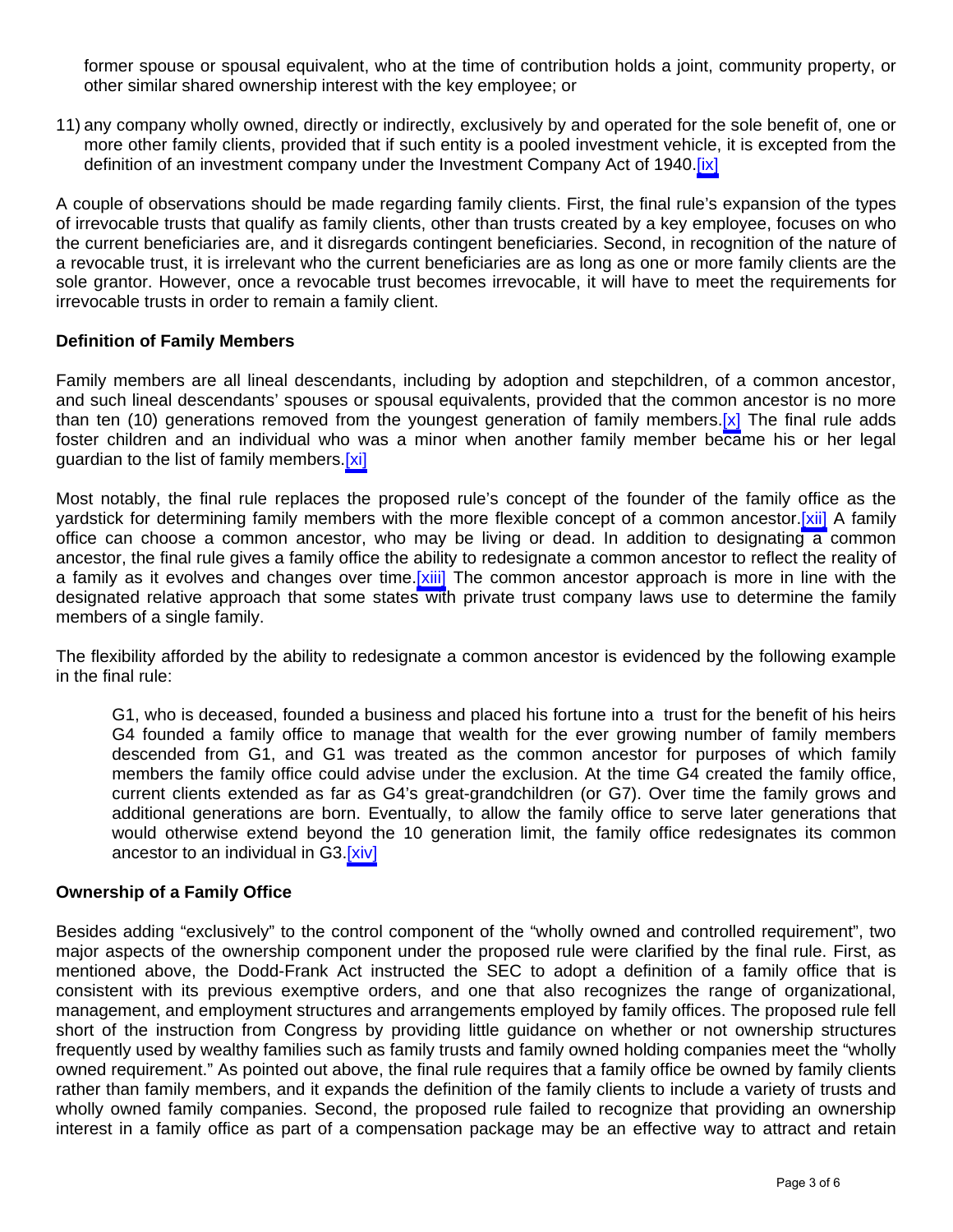professionals outside of the family. The final rule permits key employees to own a non-controlling stake in the family office [xv]

## **Involuntary Transfers to Non-Family Clients**

It is always possible that assets being advised by a family office can involuntarily end up in the hands of a non family client through an event such as divorce. In the case of an involuntary transfer to non-family clients, a family office can no longer provide investment advice without forfeiting the exclusion from registration. The final rule has extended the grace period under the proposed rule for a family office to continue to provide investment advice to non-family clients before having to transition the assets to another investment adviser from four  $(4)$  months to one  $(1)$  year. [xvi]

### **Key Employees**

Under the final rule, a key employee is any natural person who is an executive officer, director, trustee, general partner, or person serving in a similar capacity of the family office or its affiliated offices, or any employee of the family office or its affiliated offices who as part of his or her regular duties participates in the investment activities of the family office or its affiliates, and has been performing such duties on behalf of the family office or its affiliates, or substantially similar function on behalf of another company for at least twelve (12) months[.\[xvii\]](#page-5-0) A key employee also includes a key employee's spouse or spousal equivalent who shares a joint, community, or other ownership interest with the key employee.[\[xviii\]](#page-5-0) Although the proposed rule included an executive officer in the definition of a key employee, it failed to provide a definition of an executive officer. The final rule defines an executive officer as the president, any vice president in charge of a principal business unit, division, or function, and any other officer or person who performs similar policy making functions.[xix]

Two other aspects of the final rule regarding key employees merit comment. First, the requirement that a key employee retain investment control over assets in a trust he or she has created in order for a family office to provide investment advice to the trust may cause estate tax concerns. However, there are no provisions in Internal Revenue Code §2036, §2037, and §2038 that would pull trust assets back into the grantor's gross estate at death because of the retention of the right to control the investment management of the trust. Second, in addition to receiving direct investment advice from a family office, a key employee may receive indirect advice such as through a family office advised private fund.[\[xx\]](#page-5-0)

### **Non-Profit Charitable Organizations**

As mentioned earlier, the final rule treats certain charitable organizations, trusts, and non-profit organizations as family clients. Recognizing that some charitable organizations and non-profit organizations may have accepted funding from non-family members, the final rule provides a grace period for preserving the family office exclusion. Under the grace period, a family office has until December 31, 2013 to transition non-family client funds to another investment adviser[.\[xxi\]](#page-5-0) To rely on the grace period, a non-profit or charitable organization may not accept any additional funding from non-family clients after August 31, 2011, except for funding that fulfills any pledge prior to August 31, 2011. [xxii]

### **Multi-Family Offices**

Under the proposed rule, the family office exclusion would only be available to single family offices. The final rule retains the proposed rule, and as a result, no multi-family office is eligible for the family office exclusion.[\[xxiii\]](#page-5-0) For purposes of the exclusion, it is unfortunate that the final rule does not draw a distinction between multi-family offices that have non-family clients and are operating as a commercial business, and families with common goals and interests that have formed a family office to pool resources and assets for the sole purpose of providing services to the owners' family members. The latter should arguably be eligible for the family office exclusion.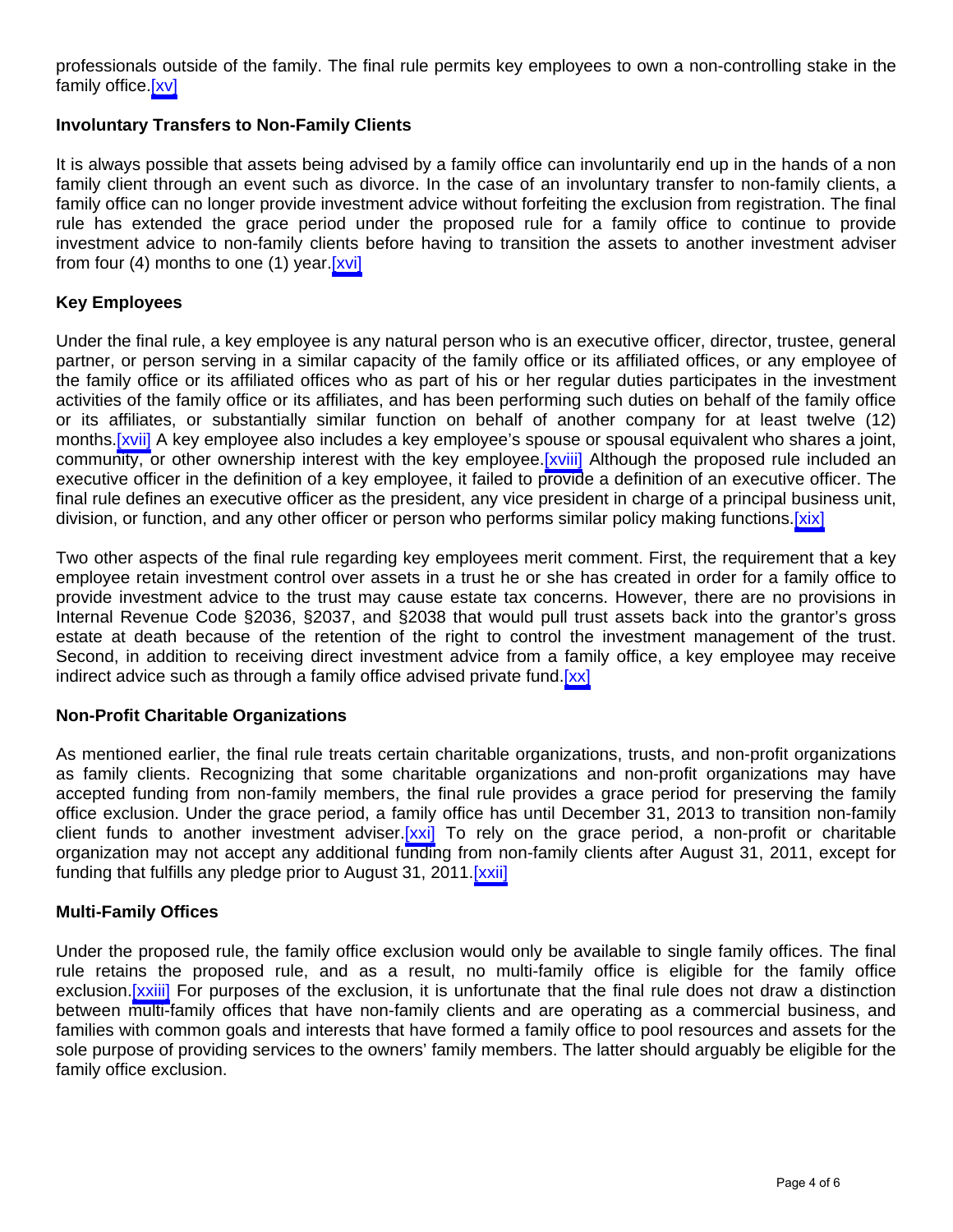## **Conclusion**

The final rule becomes effective sixty (60) days after publication in the Federal Register[.\[xxiv\]](#page-5-0) For a family office operating under existing exemptive orders, the SEC has indicated that it does not intend to rescind those orders even if their scope is broader than the final rule.[\[xxv\]](#page-5-0) A family office that will not qualify for the family office exclusion under the final rule has a couple of options.

First, the family office can seek an exemptive order from the SEC or restructure the family office to fit within the final rule.[\[xxvi\]](#page-5-0) Second, private trust companies, also known as family trust companies or exempt trust companies, are becoming an attractive vehicle for addressing the multi-faceted trust and wealth management needs of wealthy families.

To that end, a private trust company is an entity authorized under state law to provide trust and fiduciary services to a single family, and it is prohibited from soliciting business from the general public. A chartered or licensed private trust company is supervised by the state in which it is located, and due to this supervision, it falls outside of the definition of an investment adviser under the Investment Advisers Act.[\[xxvii\]](#page-5-0)

Accordingly, some families may consider establishing a state chartered or licensed private trust company to handle investment management functions, and thereby avoid the new federal registration requirements for the family office[.\[xxviii\]](#page-5-0) In essence, such a decision would involve a trade-off of federal regulation for state regulation.

**HOPE THIS HELPS YOU HELP OTHERS MAKE A** *POSITIVE* **DIFFERENCE!**

*Jim Weller*